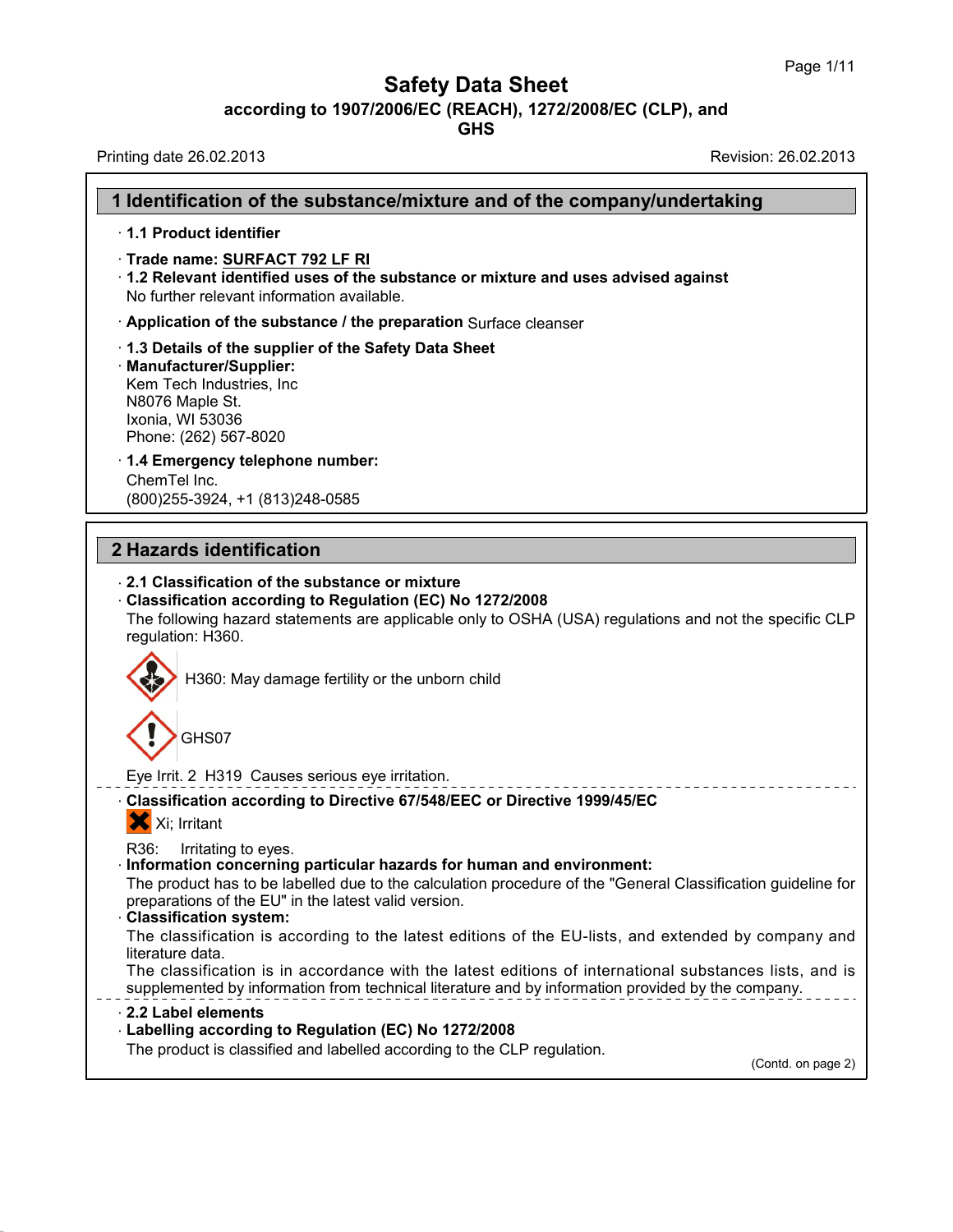Printing date 26.02.2013 Revision: 26.02.2013

**Trade name: SURFACT 792 LF RI**

(Contd. of page 1) · **Hazard pictograms** GHS07 · **Signal word** Warning · **Hazard statements** H319 Causes serious eye irritation. · **Precautionary statements** P280 Wear protective gloves/protective clothing/eye protection/face protection.<br>P264 Wash thoroughly after handling Wash thoroughly after handling. P305+P351+P338 IF IN EYES: Rinse cautiously with water for several minutes. Remove contact lenses, if present and easy to do. Continue rinsing. P337+P313 If eye irritation persists: Get medical advice/attention. · **Additional information:** N/A · **Hazard description:** · **WHMIS-symbols:** D2A - Very toxic material causing other toxic effects · **NFPA ratings (scale 0 - 4)**  $2 \times 0$  Reactivity = 0  $\frac{1}{2}$  Fire = 0 Health  $= 2$ · **HMIS-ratings (scale 0 - 4)** HEALTH 2 Hes FIRE HEALTH 2 Health = 2<br>FIRE 0 Fire = 0<br>REACTIVITY 0 Reactivity = 0  $\frac{1}{2}$  Fire = 0 · **HMIS Long Term Health Hazard Substances** 12179-04-3 disodium tetraborate pentahydrate · **2.3 Other hazards** · **Results of PBT and vPvB assessment** · **PBT:** Not applicable. · **vPvB:** Not applicable. **3 Composition/information on ingredients**

#### · **3.2 Mixtures**

· **Description:** Mixture of substances listed below with nonhazardous additions.

(Contd. on page 3)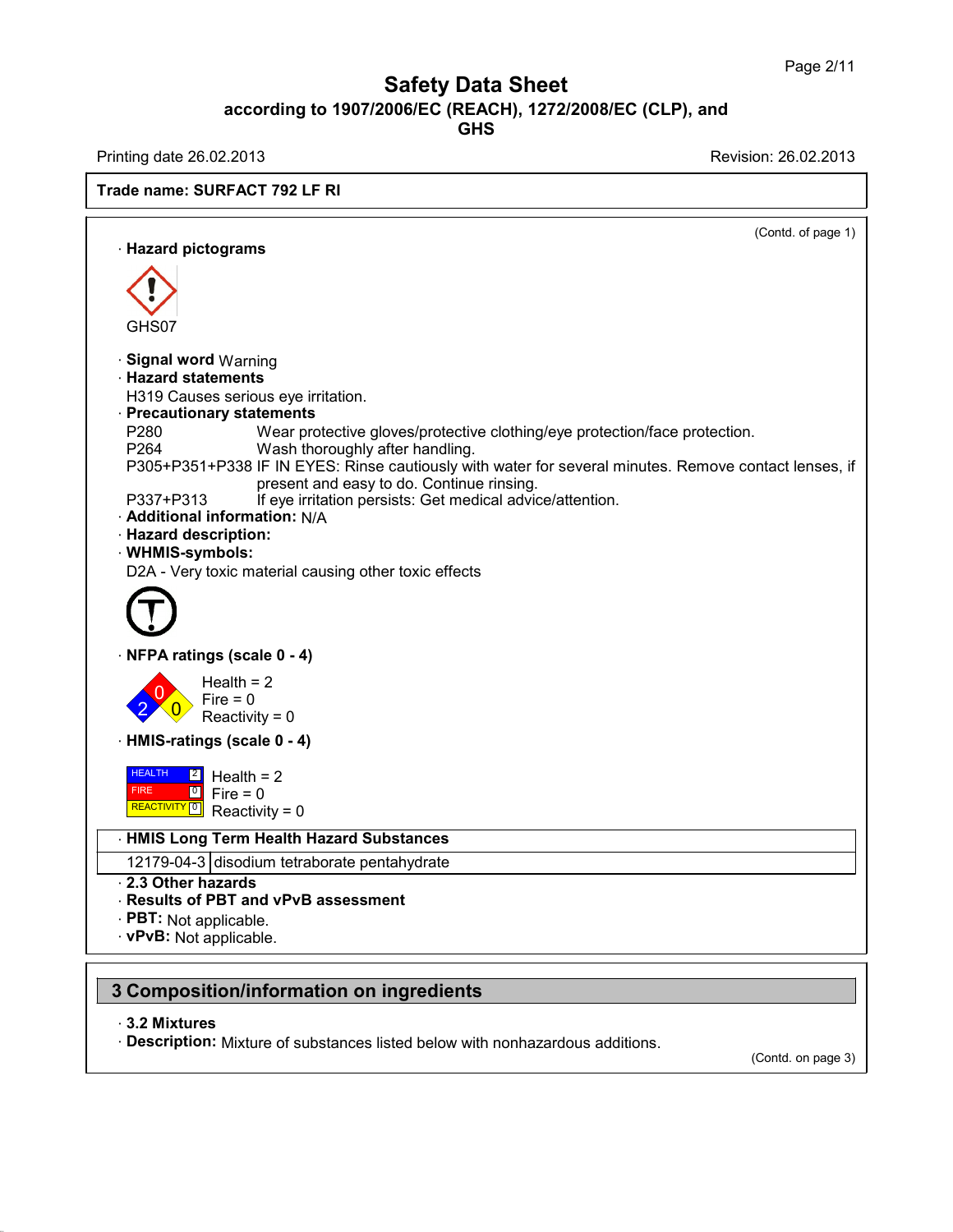Printing date 26.02.2013 Revision: 26.02.2013

**Trade name: SURFACT 792 LF RI**

|                                                                     |                                                                                                                                                             | (Contd. of page 2) |
|---------------------------------------------------------------------|-------------------------------------------------------------------------------------------------------------------------------------------------------------|--------------------|
| Dangerous components:                                               |                                                                                                                                                             |                    |
| CAS: 102-71-6<br>EINECS: 203-049-8                                  | 2,2',2"-nitrilotriethanol<br>substance with a Community workplace exposure limit                                                                            | < 10%              |
| CAS: 68439-46-3<br>NLP: 500-446-0                                   | alcohols, C9-11, ethoxylated<br><b>X</b> Xi R38-41                                                                                                          | $~10\%$            |
|                                                                     | <b>♦ Eye Dam. 1, H318</b><br><mark>♦ Skin Irrit. 2, H315</mark>                                                                                             |                    |
| CAS: 7320-34-5<br>EINECS: 230-785-7                                 | tetrapotassium pyrophosphate<br>X Xi R36<br>$\Diamond$ Eye Irrit. 2, H319                                                                                   | $~10\%$            |
| CAS: 7632-00-0<br>EINECS: 231-555-9<br>Index number: 007-010-00-4   | sodium nitrite<br>$\frac{1}{2}$ T R25; $\frac{1}{2}$ O R8; $\frac{1}{2}$ N R50<br>$\otimes$ Ox. Sol. 3, H272<br>Acute Tox. 3, H301<br>Aquatic Acute 1, H400 | < 10%              |
| CAS: 12179-04-3<br>EINECS: 215-540-4<br>Index number: 005-011-02-91 | disodium tetraborate pentahydrate<br>T Repr. Cat. 2 R60-61<br>$\otimes$ Repr. 1B, H360FD                                                                    | $< 5.0\%$          |
| · SVHC                                                              |                                                                                                                                                             |                    |

12179-04-3 disodium tetraborate pentahydrate

· **Additional information:** For the wording of the listed risk phrases refer to section 16.

#### **4 First aid measures**

- · **4.1 Description of first aid measures**
- · **General information:** Immediately remove any clothing soiled by the product.
- · **After inhalation:** Supply fresh air; consult doctor in case of complaints.
- · **After skin contact:**
- Immediately wash with water and soap and rinse thoroughly.
- If skin irritation continues, consult a doctor.
- · **After eye contact:**

Remove contact lenses if worn.

Rinse opened eye for several minutes under running water. If symptoms persist, consult a doctor.

· **After swallowing:**

Rinse out mouth and then drink plenty of water.

Do not induce vomiting; call for medical help immediately.

- · **4.2 Most important symptoms and effects, both acute and delayed** Gastric orintestinal disorders
- · **Hazards** No further relevant information available.
- · **4.3 Indication of any immediate medical attention and special treatment needed**

No further relevant information available.

(Contd. on page 4)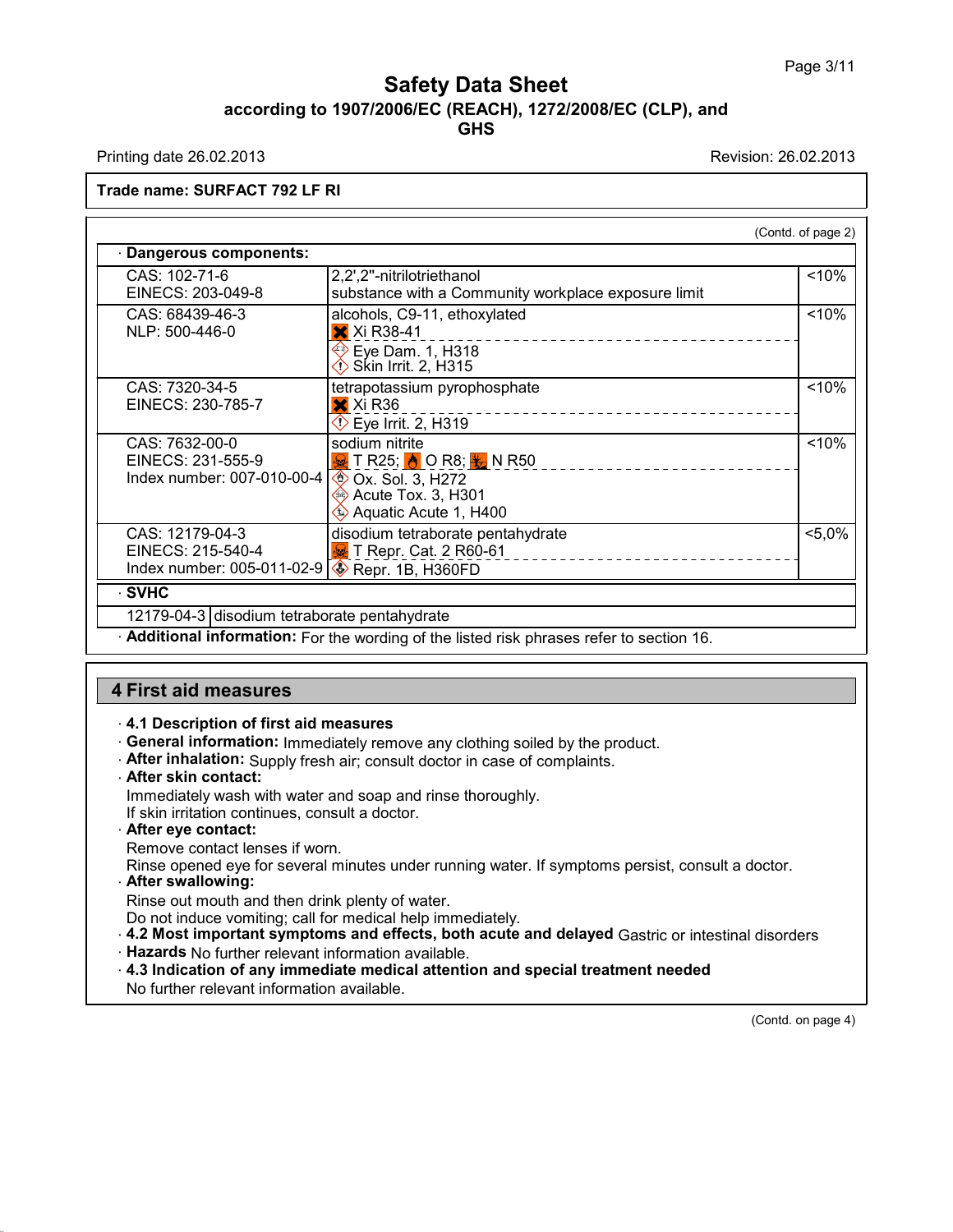Printing date 26.02.2013 Revision: 26.02.2013

**Trade name: SURFACT 792 LF RI**

(Contd. of page 3)

# **5 Firefighting measures**

- · **5.1 Extinguishing media**
- · **Suitable extinguishing agents:** Use fire extinguishing methods suitable to surrounding conditions.
- · **For safety reasons unsuitable extinguishing agents:** None.
- · **5.2 Special hazards arising from the substance ormixture**

Formation of toxic gases is possible during heating or in case of fire.

- · **5.3 Advice for firefighters**
- · **Protective equipment:**
- Wear self-contained respiratory protective device.
- Wear fully protective suit.
- · **Additional information** No further relevant information available.

## **6 Accidental release measures**

· **6.1 Personal precautions, protective equipment and emergency procedures**

Wear protective equipment. Keep unprotected persons away. Ensure adequate ventilation

- · **6.2 Environmental precautions:** Do not allow to enter sewers/ surface or ground water.
- · **6.3 Methods and material for containment and cleaning up:**
- Absorb with liquid-binding material (sand, diatomite, acid binders, universal binders, sawdust).
- · **6.4 Reference to other sections** See Section 7 for information on safe handling.
- See Section 8 for information on personal protection equipment.

See Section 13 for disposal information.

# **7 Handling and storage**

#### · **7.1 Precautions for safe handling**

Ensure good ventilation/exhaustion at the workplace.

- Prevent formation of aerosols.
- · **Information about fire - and explosion protection:** No special measures required.

#### · **7.2 Conditions for safe storage, including any incompatibilities**

- · **Storage:**
- · **Requirements to be met by storerooms and receptacles:** Store in a cool location.
- Avoid storage near extreme heat, ignition sources or open flame.
- · **Information about storage in one common storage facility:**

Do not store together with oxidizing and acidic materials. Store away from foodstuffs.

- · **Further information about storage conditions:** Store in cool, dry conditions in well sealed receptacles.
- Protect from frost.
- Keep container tightly sealed.

(Contd. on page 5)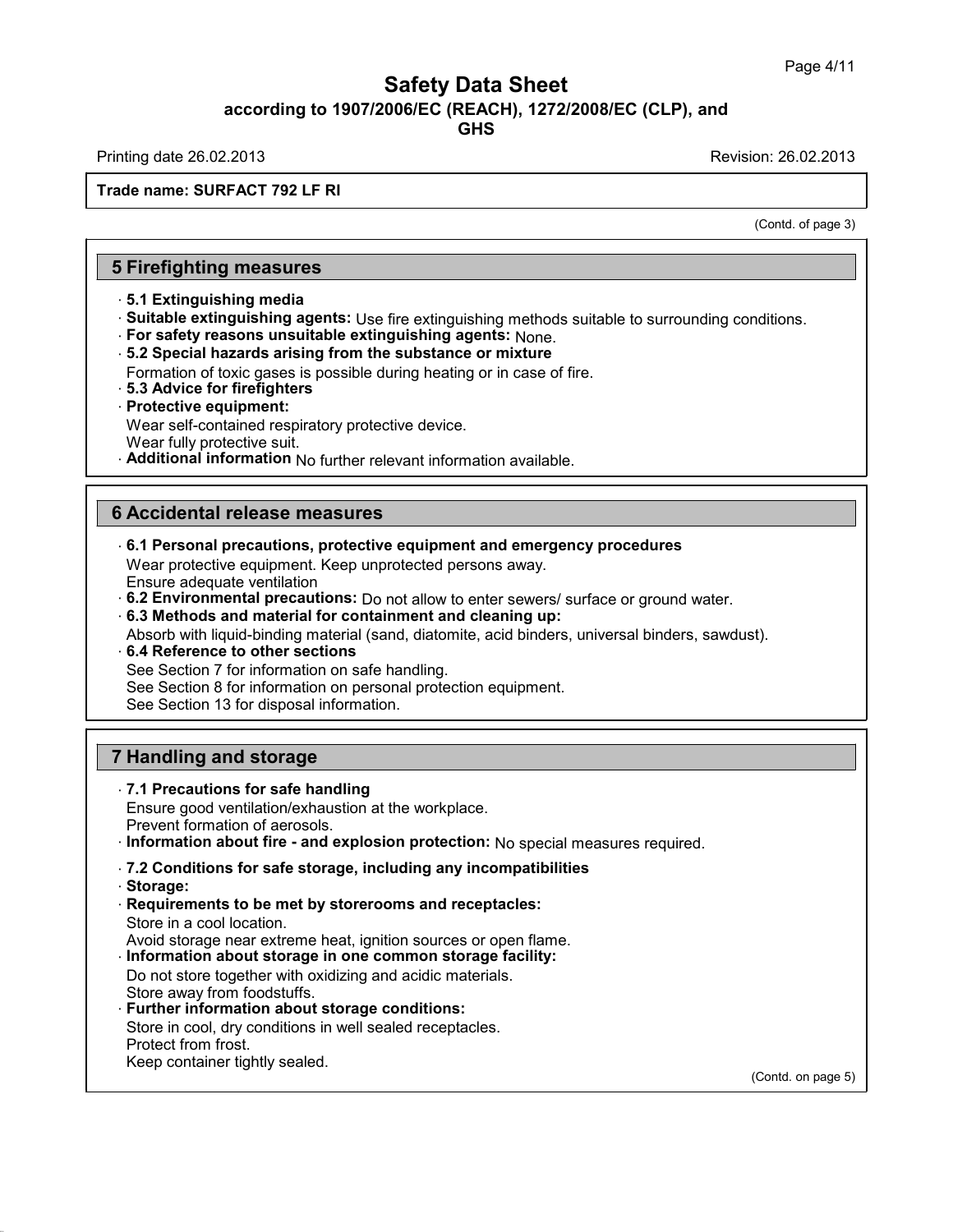**GHS**

Printing date 26.02.2013 Revision: 26.02.2013

(Contd. of page 4)

**Trade name: SURFACT 792 LF RI**

· **7.3 Specific end use(s)** No further relevant information available.

# **8 Exposure controls/personal protection**

· **Additional information about design of technical facilities:** No further data; see item 7.

#### · **8.1 Control parameters**

| $\cdot$ Ingredients with limit values that require monitoring at the workplace: |  |
|---------------------------------------------------------------------------------|--|
|---------------------------------------------------------------------------------|--|

| 102-71-6 2,2',2"-nitrilotriethanol          |  |  |
|---------------------------------------------|--|--|
| TLV (USA) $\left 5 \text{ mg/m}^3\right $   |  |  |
| EL (Canada) $\left 5 \text{ mg/m}^3\right $ |  |  |

EV (Canada)  $3,1 \text{ mg/m}^3$ , 0,5 ppm

|  | 12179-04-3 disodium tetraborate pentahydrate |  |
|--|----------------------------------------------|--|
|  |                                              |  |

| REL (USA) | $1$ mg/m <sup>3</sup>                                                                                                                                                                                                                                                                             |
|-----------|---------------------------------------------------------------------------------------------------------------------------------------------------------------------------------------------------------------------------------------------------------------------------------------------------|
|           | TLV (USA)<br>Short-term value: 6* mg/m <sup>3</sup><br>Long-term value: 2* mg/m <sup>3</sup><br>*as inhalable fraction<br>EL (Canada)<br>Short-term value: 6 mg/m <sup>3</sup><br>EV (Canada)<br>Short-term value: 2 mg/m <sup>3</sup><br>Long-term value: 6 mg/m <sup>3</sup><br>Long-term value |
|           |                                                                                                                                                                                                                                                                                                   |
|           |                                                                                                                                                                                                                                                                                                   |

· **Additional information:** The lists valid during the making were used as basis.

- · **8.2 Exposure controls**
- · **Personal protective equipment:**
- · **General protective and hygienic measures:**

Keep away from foodstuffs, beverages and feed. Immediately remove all soiled and contaminated clothing Wash hands before breaks and at the end of work. Avoid contact with the eyes and skin.

· **Respiratory protection:**

Use suitable respiratory protective device in case of insufficient ventilation.

Use suitable respiratory protective device when aerosol or mist is formed.

· **Protection of hands:**



Protective gloves

The glove material has to be impermeable and resistant to the product/ the substance/ the preparation. Due to missing tests no recommendation to the glove material can be given for the product/ the

preparation/ the chemical mixture. Selection of the glove material on consideration of the penetration times, rates of diffusion and the degradation

#### · **Material of gloves**

The selection of the suitable gloves does not only depend on the material, but also on further marks of quality and varies from manufacturer to manufacturer. As the product is a preparation of several substances, the resistance of the glove material can not be calculated in advance and has therefore to be

(Contd. on page 6)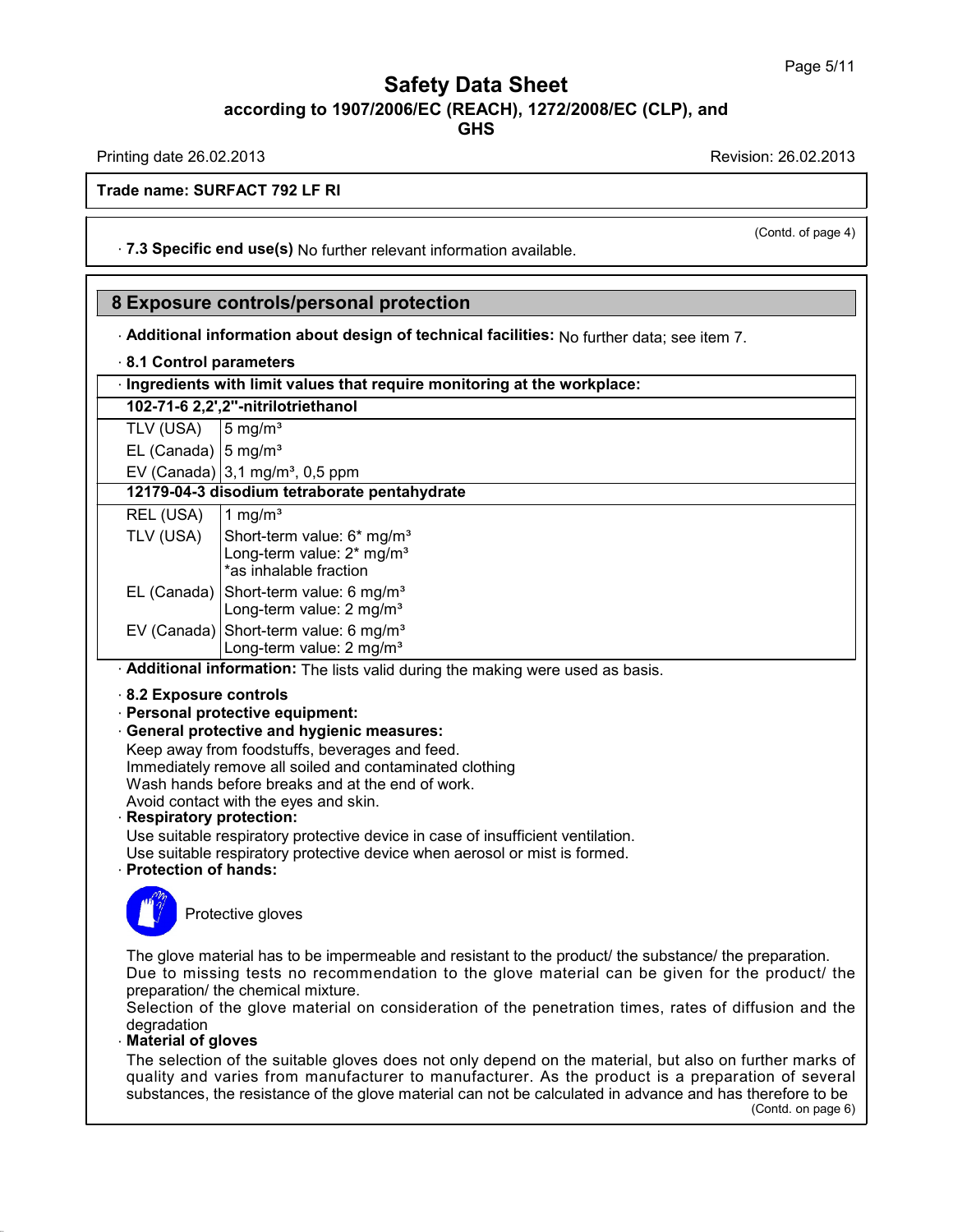**GHS**

Printing date 26.02.2013 Revision: 26.02.2013

**Trade name: SURFACT 792 LF RI**

(Contd. of page 5)

checked prior to the application.

· **Penetration time of glove material**

The exact break through time has to be found out by the manufacturer of the protective gloves and has to be observed.

· **For the permanent contact gloves made of the following materials are suitable:** Rubber gloves · **Eye protection:**



Safety glasses

· **Body protection:** Protective work clothing

- · **Limitation and supervision of exposure into the environment**
- No further relevant information available.
- · **Risk management measures**

See Section 7 for additional information.

No further relevant information available.

| 9 Physical and chemical properties                                                                         |                                               |  |
|------------------------------------------------------------------------------------------------------------|-----------------------------------------------|--|
| . 9.1 Information on basic physical and chemical properties<br><b>General Information</b><br>· Appearance: |                                               |  |
| Form:                                                                                                      | Liquid                                        |  |
| Colour:                                                                                                    | Green                                         |  |
| Odour:                                                                                                     | Odourless                                     |  |
| . Odour threshold:                                                                                         | Not determined.                               |  |
| · pH-value:                                                                                                | Not determined.                               |  |
| Change in condition<br><b>Melting point/Melting range:</b><br><b>Boiling point/Boiling range:</b>          | Undetermined.<br>>212 °F / >100 °C            |  |
| · Flash point:                                                                                             | Not applicable.                               |  |
| · Flammability (solid, gaseous):                                                                           | Not applicable.                               |  |
| · Ignition temperature:                                                                                    | $>500$ °F $/$ $>260$ °C                       |  |
| Decomposition temperature:                                                                                 | Not determined.                               |  |
| · Self-igniting:                                                                                           | Product is not self-igniting.                 |  |
| Danger of explosion:                                                                                       | Product does not present an explosion hazard. |  |
| <b>Explosion limits:</b>                                                                                   |                                               |  |
| Lower:                                                                                                     | Not determined.                               |  |
| Upper:                                                                                                     | Not determined.                               |  |
| Vapour pressure:                                                                                           | Not determined.                               |  |
|                                                                                                            | (Contd. on page 7)                            |  |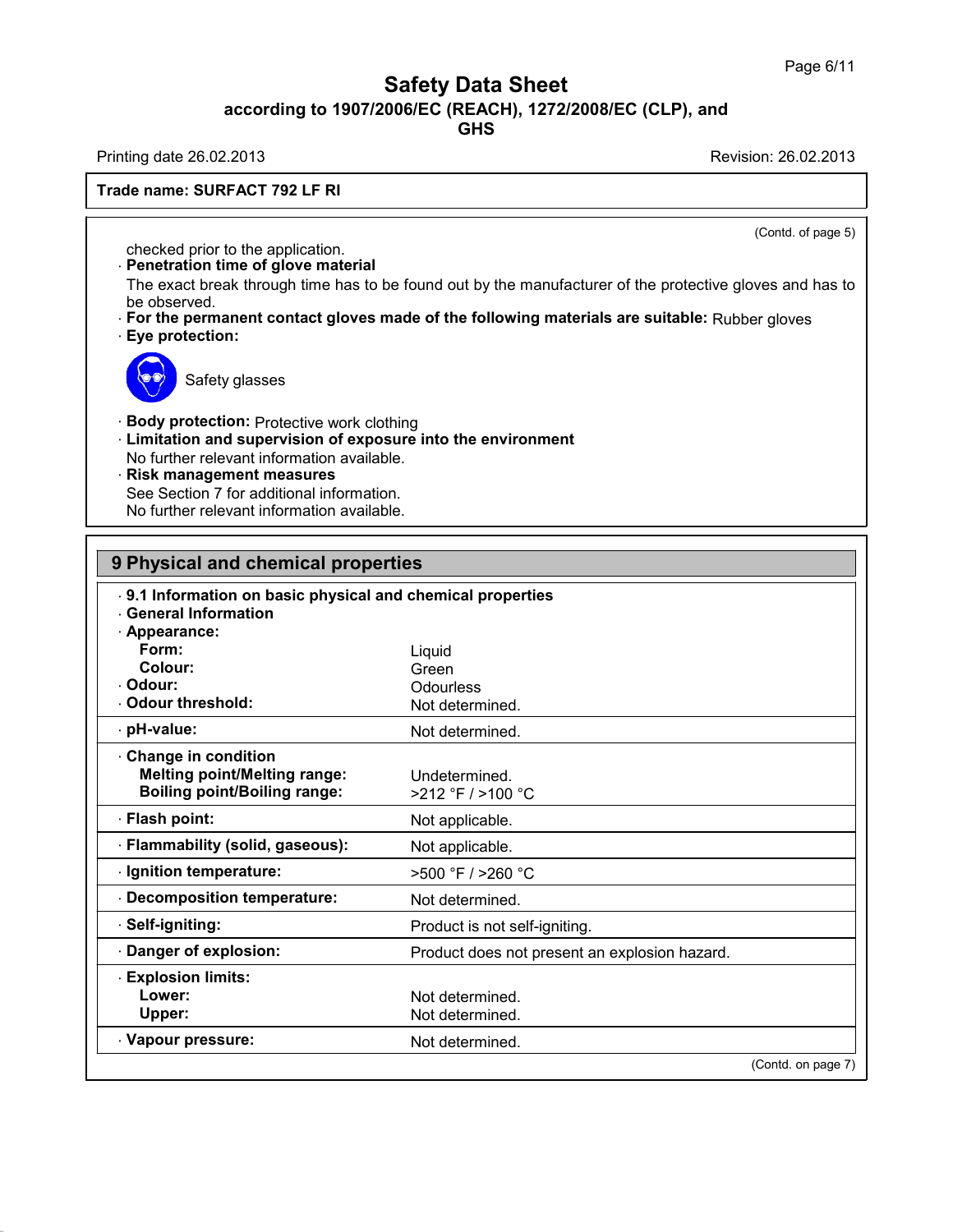Printing date 26.02.2013 Revision: 26.02.2013

**Trade name: SURFACT 792 LF RI**

|                                                            |                                            | (Contd. of page 6) |
|------------------------------------------------------------|--------------------------------------------|--------------------|
| Density at 20 °C:                                          | $1,2$ g/cm <sup>3</sup>                    |                    |
| · Relative density                                         | Not determined.                            |                    |
| · Vapour density                                           | Not determined.                            |                    |
| <b>Evaporation rate</b>                                    | Not determined.                            |                    |
| · Solubility in / Miscibility with                         |                                            |                    |
| water:                                                     | Fully miscible.                            |                    |
| · Partition coefficient (n-octanol/water): Not determined. |                                            |                    |
| · Viscosity:                                               |                                            |                    |
| Dynamic:                                                   | Not determined.                            |                    |
| Kinematic:                                                 | Not determined.                            |                    |
| · Solvent content:                                         |                                            |                    |
| <b>Organic solvents:</b>                                   | Not determined.                            |                    |
| <b>Solids content:</b>                                     | Not determined.                            |                    |
| . 9.2 Other information                                    | No further relevant information available. |                    |

#### **10 Stability and reactivity**

- · **10.1 Reactivity**
- · **10.2 Chemical stability**
- · **Thermal decomposition / conditions to be avoided:**
- No decomposition if used and stored according to specifications.
- · **10.3 Possibility of hazardous reactions** Reacts with strong acids and oxidizing agents.
- · **10.4 Conditions to avoid** No further relevant information available.
- · **10.5 Incompatible materials:** No further relevant information available.
- · **10.6 Hazardous decomposition products:**

Danger of forming toxic pyrolysis products.

Phosphorus oxides (e.g. P2O5)

Nitrogen oxides

Carbon monoxide and carbon dioxide

# **11 Toxicological information**

- · **11.1 Information on toxicological effects**
- · **Acute toxicity:**

#### · **LD/LC50 values relevant for classification:**

**7632-00-0 sodium nitrite**

#### Oral  $LD50$  85 mg/kg (rat) · **Primary irritant effect:**

- 
- · **on the skin:** Slight irritant effect on skin and mucous membranes.
- · **on the eye:** Irritating effect.
- · **Sensitization:** No sensitizing effects known.

(Contd. on page 8)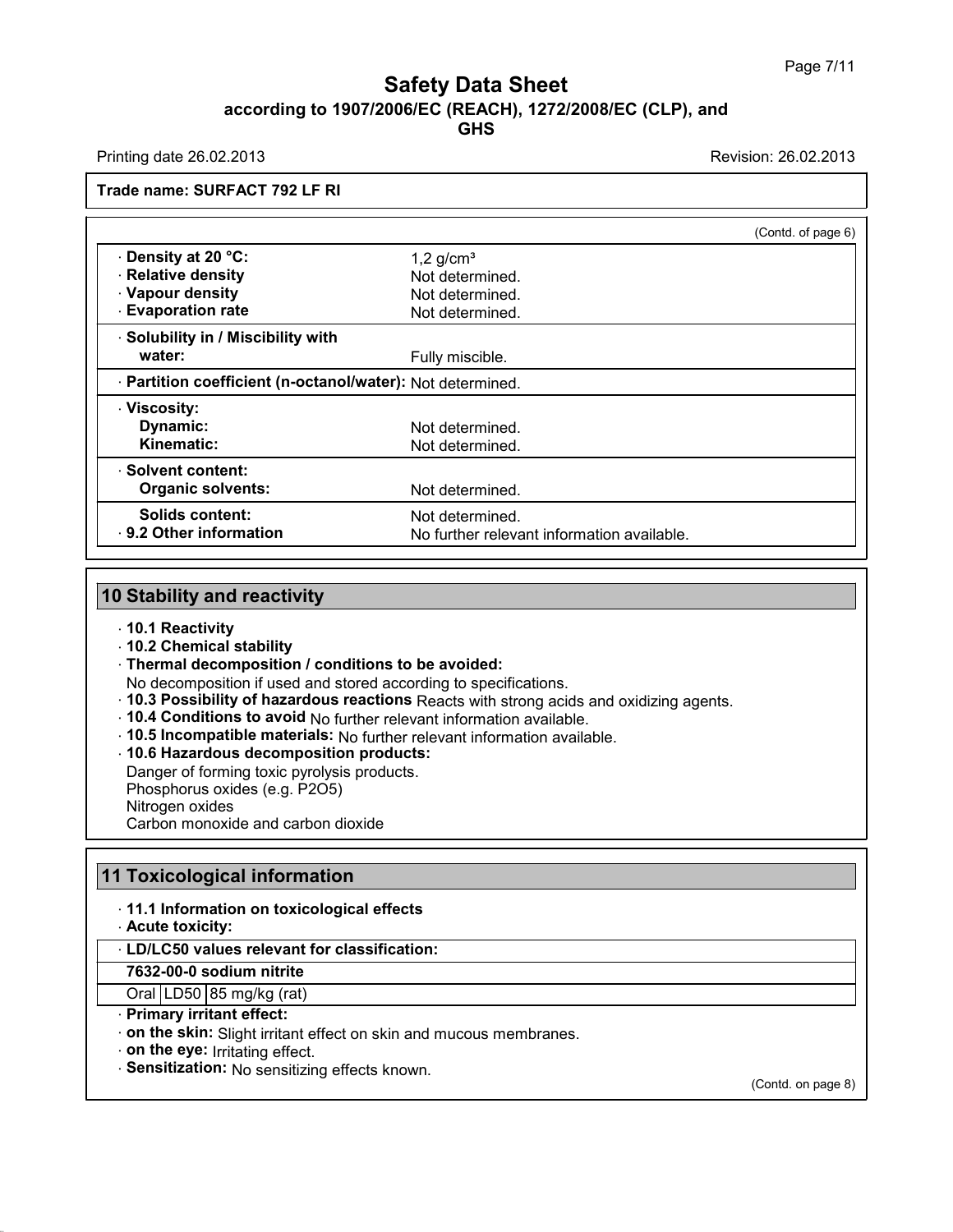Printing date 26.02.2013 Revision: 26.02.2013

**Trade name: SURFACT 792 LF RI**

#### · **Additional toxicological information:**

The product shows the following dangers according to the calculation method of the General EU Classification Guidelines for Preparations as issued in the latest version: Irritant

## **12 Ecological information**

- · **12.1 Toxicity**
- · **Aquatic toxicity:** The product contains materials that are harmful to the environment.
- · **12.2 Persistence and degradability** Moderately/partly removable from water
- · **12.3 Bioaccumulative potential** May be accumulated in organism
- · **12.4 Mobility in soil** No further relevant information available.
- · **Ecotoxical effects:**
- · **Remark:** Harmful to fish
- · **Additional ecological information:**
- · **General notes:**

This statement was deduced from the properties of the single components.

Avoid transfer into the environment.

Due to available data on eliminability/decomposition and bioaccumulation potential prolonged term damage of the environment can not be excluded.

Water hazard class 1 (German Regulation) (Self-assessment): slightly hazardous for water

Do not allow undiluted product or large quantities of it to reach ground water, water course or sewage system.

- Harmful to aquatic organisms
- · **12.5 Results of PBT and vPvB assessment**
- · **PBT:** Not applicable.
- · **vPvB:** Not applicable.
- · **12.6 Other adverse effects** No further relevant information available.

#### **13 Disposal considerations**

#### · **13.1 Waste treatment methods**

· **Recommendation**

Can be burned with household garbage after consulting with the waste disposal facility operator and the pertinent authorities and adhering to the necessary technical regulations.

- · **Uncleaned packaging:**
- · **Recommendation:** Disposal must be made according to official regulations.
- · **Recommended cleansing agents:** Water, if necessary together with cleansing agents.

# **14 Transport information**

· **14.1 UN-Number**

· **DOT, ADR, ADN, IMDG, IATA** N/A

(Contd. on page 9)

(Contd. of page 7)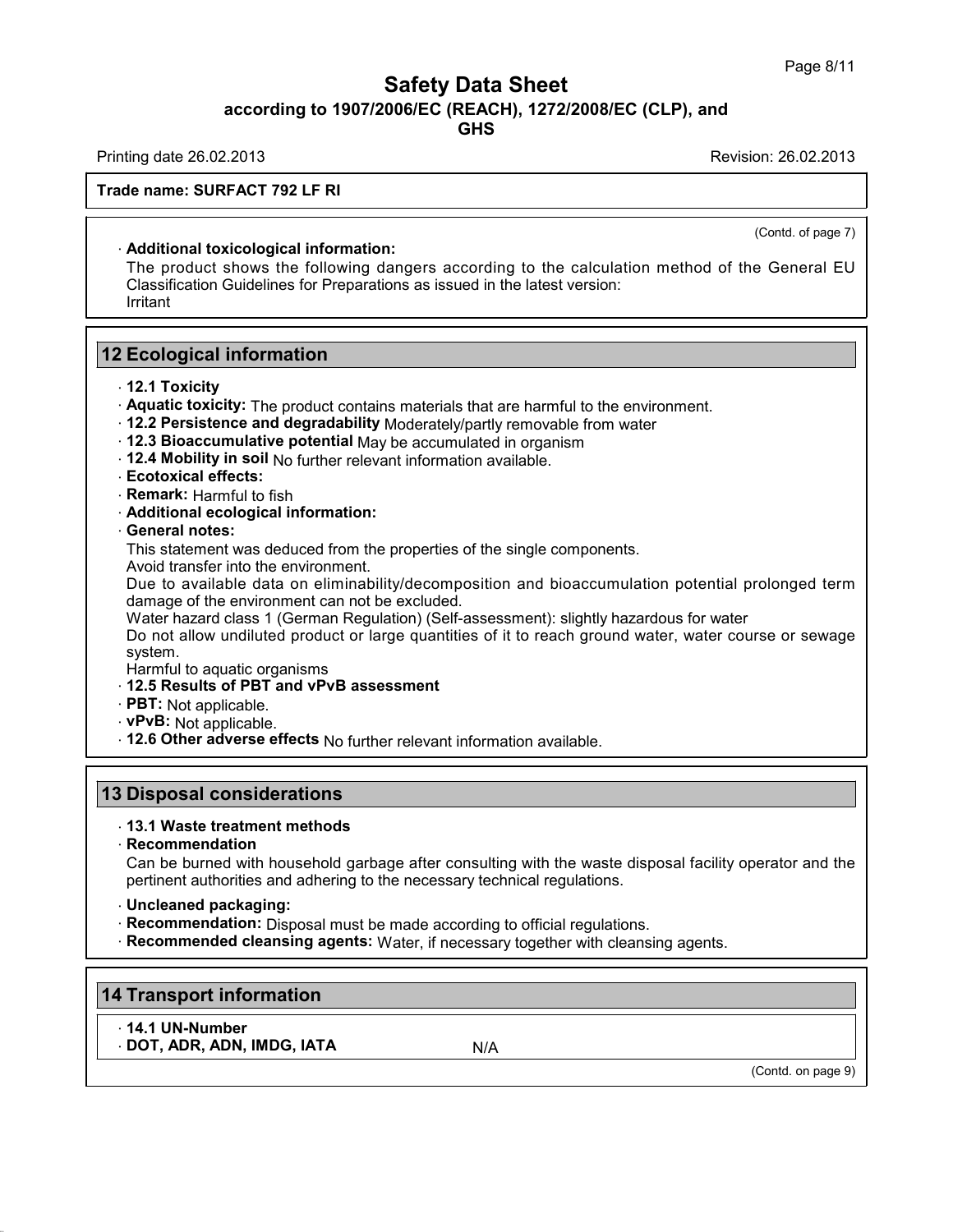Printing date 26.02.2013 Revision: 26.02.2013

**Trade name: SURFACT 792 LF RI**

|                                                                                        |                 | (Contd. of page 8) |
|----------------------------------------------------------------------------------------|-----------------|--------------------|
| 14.2 UN proper shipping name<br>DOT, ADR, ADN, IMDG, IATA                              | N/A             |                    |
| 14.3 Transport hazard class(es)                                                        |                 |                    |
| · DOT, ADR, ADN, IMDG, IATA<br>⋅ Class                                                 | N/A             |                    |
| 14.4 Packing group<br>DOT, ADR, IMDG, IATA                                             | N/A             |                    |
| . 14.5 Environmental hazards:<br>Marine pollutant:                                     | No.             |                    |
| 14.6 Special precautions for user                                                      | Not applicable. |                    |
| 14.7 Transport in bulk according to Annex II of<br><b>MARPOL73/78 and the IBC Code</b> | Not applicable. |                    |
| UN "Model Regulation":                                                                 |                 |                    |

#### **15 Regulatory information**

· **15.1 Safety, health and environmental regulations/legislation specific for the substance ormixture** · **United States (USA)**

· **SARA**

· **Section 355 (extremely hazardous substances):**

None of the ingredients is listed.

· **Section 313 (Specific toxic chemical listings):**

7632-00-0 sodium nitrite

· **TSCA (Toxic Substances Control Act):**

All ingredients are listed.

· **Proposition 65 (California):**

· **Chemicals known to cause cancer:**

None of the ingredients is listed.

· **Chemicals known to cause reproductive toxicity for females:**

None of the ingredients is listed.

· **Chemicals known to cause reproductive toxicity for males:**

None of the ingredients is listed.

· **Chemicals known to cause developmental toxicity:**

None of the ingredients is listed.

· **Carcinogenic Categories**

· **EPA (Environmental Protection Agency)**

None of the ingredients is listed.

(Contd. on page 10)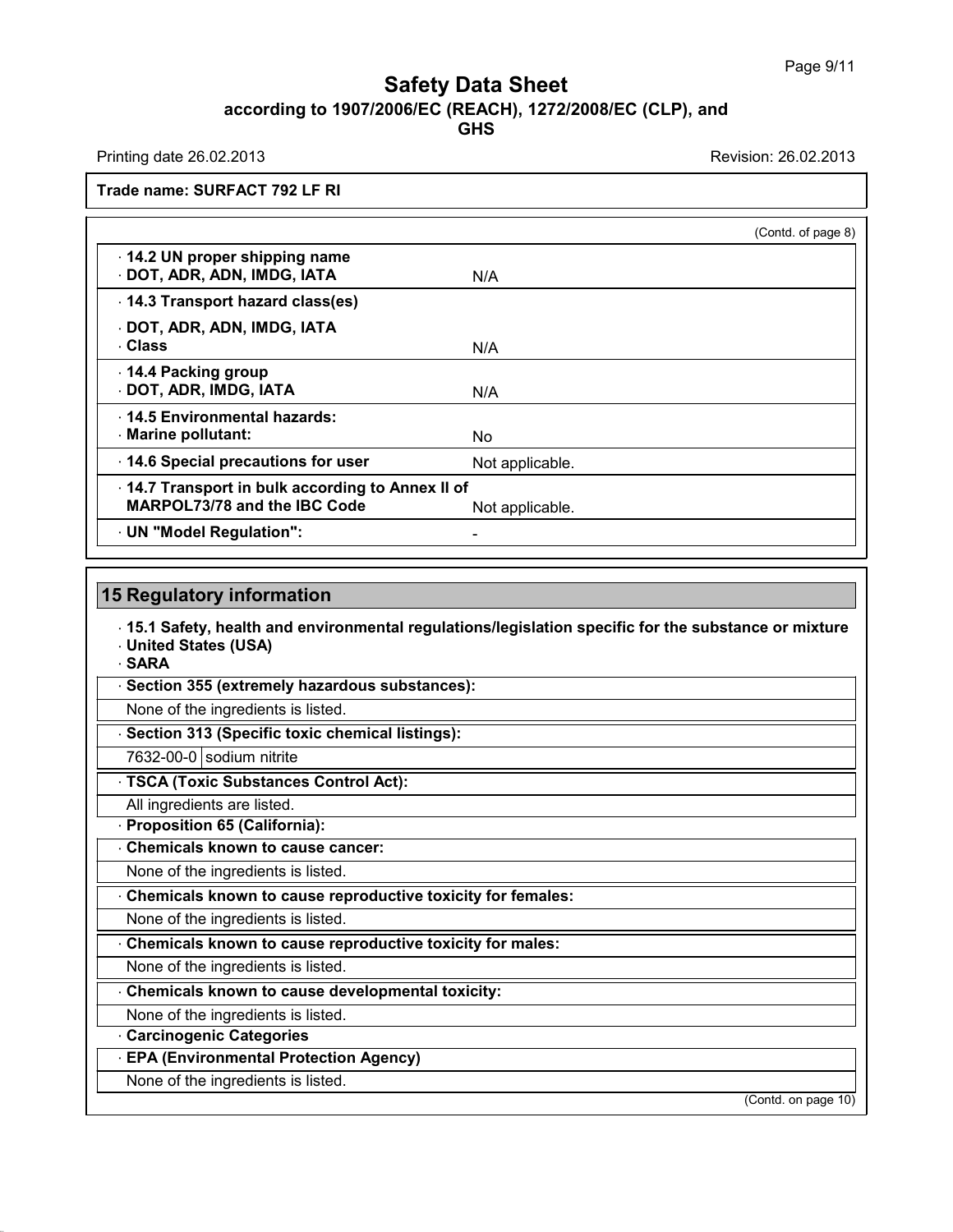Printing date 26.02.2013 Revision: 26.02.2013

(Contd. of page 9)

**Trade name: SURFACT 792 LF RI**

· **IARC (International Agency for Research on Cancer)**

102-71-6 2,2',2''-nitrilotriethanol 3

· **TLV (Threshold Limit Value established by ACGIH)**

12179-04-3 disodium tetraborate pentahydrate A45 and A4 and A4 and A4 and A4 and A4 and A4 and A4 and A4 and A

· **NIOSH-Ca (National Institute for Occupational Safety and Health)**

None of the ingredients is listed.

· **OSHA-Ca (Occupational Safety & Health Administration)**

None of the ingredients is listed.

· **Canada**

· **Canadian Domestic Substances List (DSL)**

All ingredients are listed.

· **Canadian Ingredient Disclosure list (limit 0.1%)**

None of the ingredients is listed.

· **Canadian Ingredient Disclosure list (limit 1%)**

102-71-6 2,2',2''-nitrilotriethanol

· **National regulations:**

· **Other regulations, limitations and prohibitive regulations**

· **Substances of very high concern (SVHC) according to REACH, Article 57**

12179-04-3 disodium tetraborate pentahydrate

· **15.2 Chemical safety assessment:** A Chemical Safety Assessment has not been carried out.

# **16 Other information**

This information is based on our present knowledge. However, this shall not constitute a guarantee for any specific product features and shall not establish a legally valid contractual relationship.

#### · **Relevant phrases**

- H272 May intensify fire; oxidiser.<br>H301 Toxic if swallowed.
- Toxic if swallowed.
- H315 Causes skin irritation.
- H318 Causes serious eye damage.
- H319 Causes serious eye irritation.

H360FD May damage fertility. May damage the unborn child.

H400 Very toxic to aquatic life.

- R25 Toxic if swallowed.
- R36 Irritating to eyes.
- R38 Irritating to skin.
- R41 Risk of serious damage to eyes.<br>R50 Very toxic to aquatic organisms.
- Very toxic to aquatic organisms.
- R60 May impair fertility.
- R61 May cause harm to the unborn child.
- R8 Contact with combustible material may cause fire.

(Contd. on page 11)